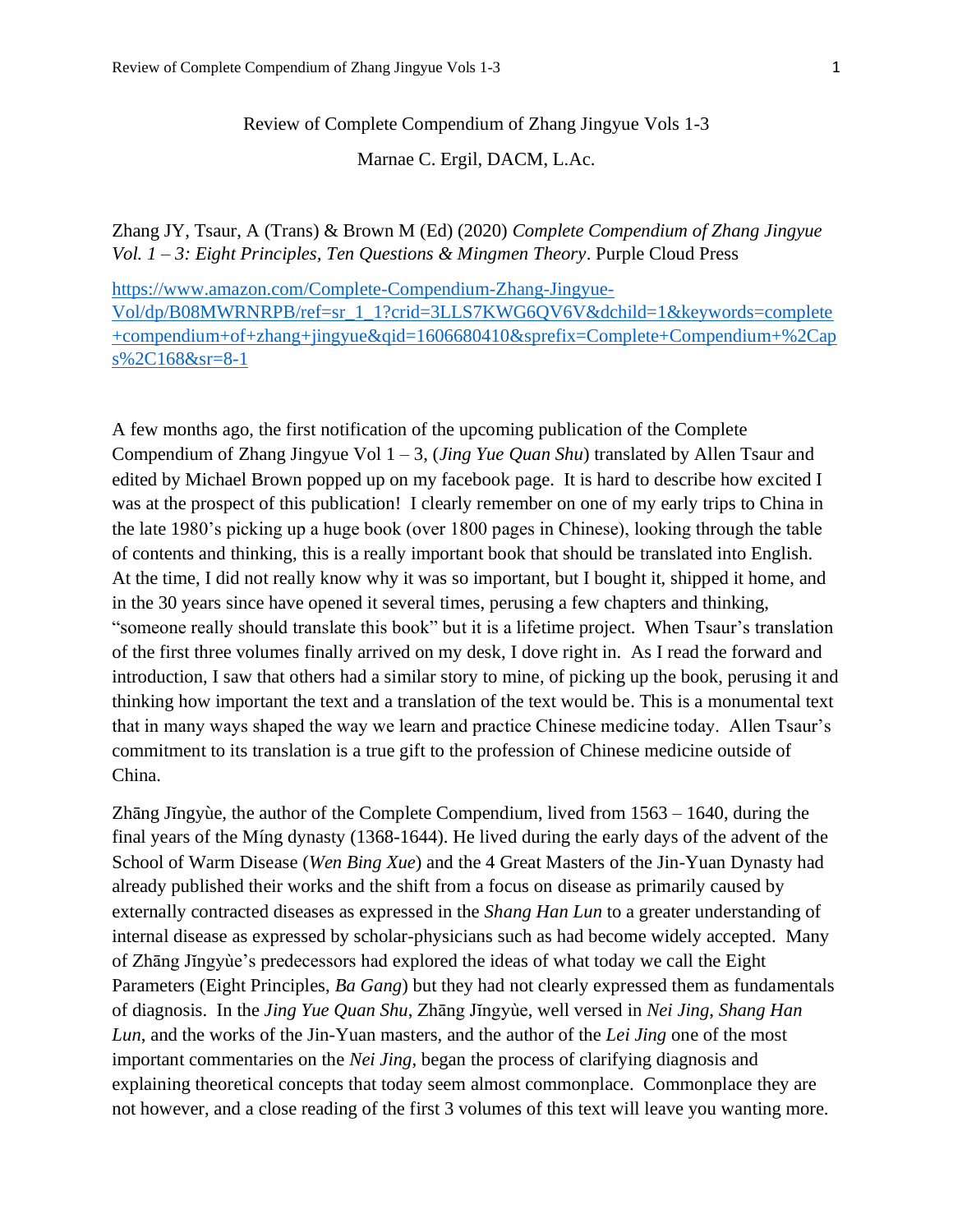The text begins with Chapter 1: Clarifying the Principle, and it is here that Tsaur's commitment to historical and philosophical knowledge becomes clearly apparent. From the first line of the text Tsaur asks the reader to understand not just the words as they are written but also that the author of the text and the words he chooses are influenced not only by other medical practitioners (contemporary and historical) but also by the philosophical, political and military trends of the culture in which he lived. The first line of the text reads: "All ten thousand things cannot be detached from the principle" (Zhang, pg 47). Tsaur could simply have left the translation as is but instead, using footnotes, he helps the reader to understand the statement as Zhāng Jĭngyùe meant it. The term "principle" or lĭ (理) has had different meanings at different times in history, and different scholars and philosophers understood and explained it differently. Tsaur's Introduction and footnotes immediately point this out and help us to understand that Zhāng Jĭngyùe was deeply influenced by the Neo-Confucian writings of *Wang Yangming*, a leader of the "School of Mind" for whom 'principle' is the mind, and all affairs of man are guided by the principle (Stanford 2019). A full discussion of *Wang Yangming*'s ethical and philosophical doctrine would far exceed this review, but Tsaur is to be commended for placing Zhāng Jĭngyùe and his text within their historical and philosophical context. Understanding the context of 'principle" for Zhāng Jĭngyùe helps us to understand his perspective on medicine and the role of the physician. Tsaur continues to educate his reader throughout the text with explanatory footnotes that help the reader to understand textual references to medical, philosophical, political and military texts as well as the internal, not necessarily obvious theoretical debates that Zhāng is having with historical and contemporary scholars.

The first 3 volumes of the *Jing Yue Quan Shu* contains 34 chapters, ranging from a discussion of yin and yang and how to identify the nature of disease from the perspective of internal/external, hot/cold, vacuity/repletion (chapters  $2 - 8$ ), to the 10 areas of diagnostic inquiry. There are chapters on determining a treatment, on spirit qi, sovereign and ministerial fire, earlier and later heaven, root and branch, *zang fu*, *míngmén*, and so much more. Each chapter is quite short, but do not be fooled. They often require multiple careful readings to understand the points that Zhāng is making. As with many medical treatises, Zhāng clearly disagrees with statements made by many earlier scholars and his language does not spare them. One of the most interesting aspects of Chinese medicine is its heterogenous nature. It is a medical system that allows for the co-existence of multiple theoretical and diagnostic lenses and in this text Zhāng presents his own point of view, which often clashes with the work of earlier scholars. The more well-versed the reader is in the texts of this medicine as well as in the history and culture of China, the more they will grasp the arguments that Zhang is presenting.

Just the first three volumes of the enormous text can give the reader a better theoretical understanding of Chinese medicine and the importance of clear, focused and objective diagnosis. The reader may look at the table of contents and think that, at the very least, the first  $10 - 15$ chapters is information that is already widely known and readily available in English. But read carefully. There are tidbits of knowledge in each chapter that will help to guide the reader to a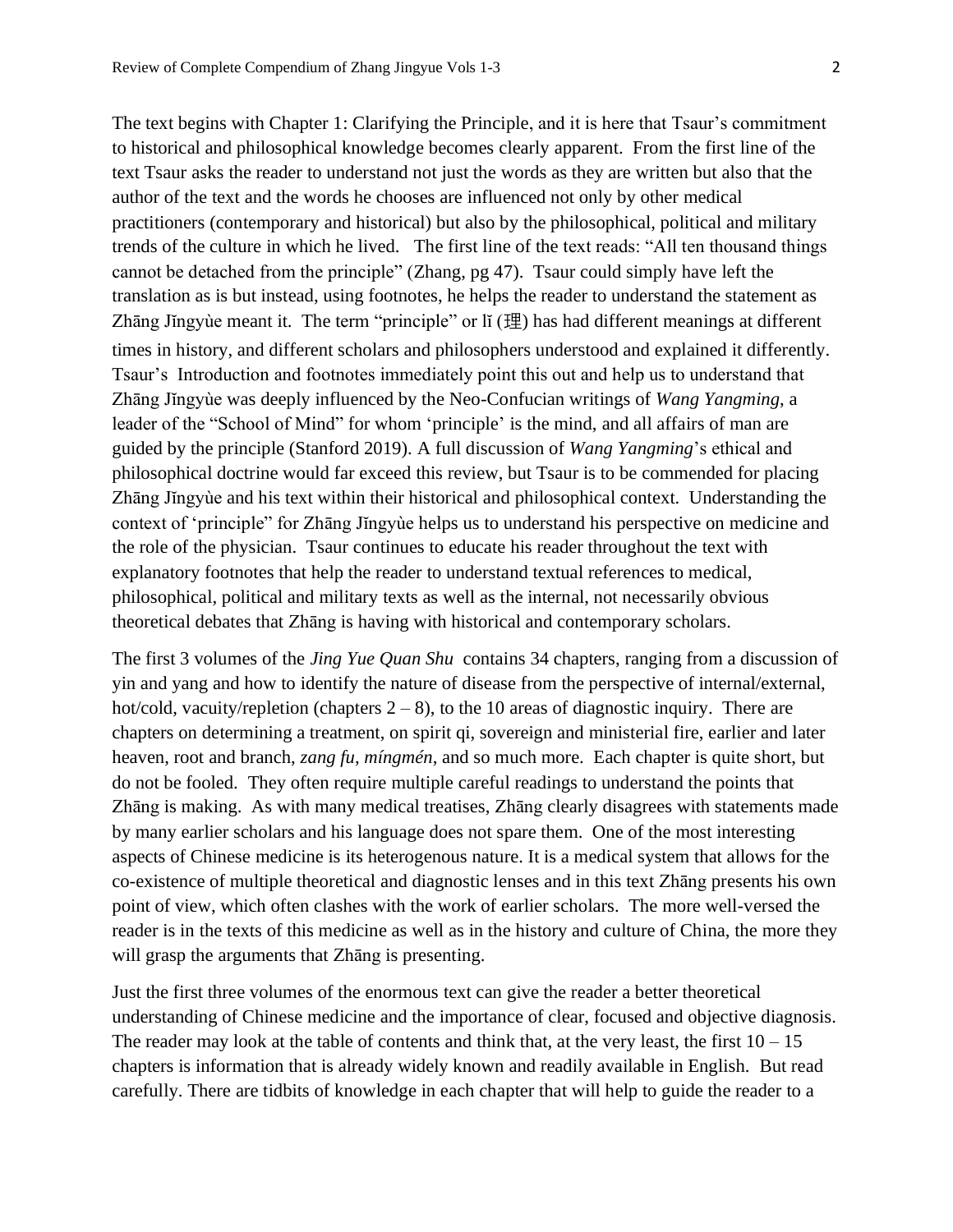diagnosis. It is from correct diagnosis that correct treatment and formula selection emerge. This first volume from Tsaur and Purple Cloud Press does not include formulas, but it is expected that the next publication in this series will include Zhāng's 183 formulae and commentaries. This volume, however, elucidates the fundamentals, and, as Zhāng makes clear, we must start at the beginning and clarify the fundamentals in order to treat disease. All of us study the fundamentals while in school and when we begin our clinical training, we may have faculty who ask us to discuss the theory that informs our diagnosis. But having been a teacher of Chinese medicine for nearly 25 years, all too often I see students and clinicians who, upon beginning practice, feel that the theory is irrelevant to the clinical outcomes. Throughout the *Jingyue Quan Shu* Zhāng admonishes us to return to theory, because it is through understanding and clarifying principle, through understanding yin and yang and through clarifying diagnosis that we will have effective treatment. "For the diagnosis and treatment of any disease, one must first assess the yin and yang, which are the headropes and outlines for the art of medicine" (Zhang, pg 51). Over my years of study, I have returned to China for extended periods of time to study and I have taken students to study. When a professor is invited to give a lecture, no matter the topic, they will, almost invariably, begin with a discussion of yin and yang. Early on, I found this frustrating. Did these professors not understand that I had studied Chinese medicine theory and understood yin and yang? Sometimes, my students would complain about the "basic" level of teaching because of the fundamental theory being discussed. Over time however, I realized that the study and understanding of yin and yang is not as simple as I thought it was and that what these professors were discussing was invaluable. Zhāng begins his treatise with a discussion of yin and yang and the concepts of what was to eventually be named the Eight Parameters (Eight Headropes or *Ba Gang*) because he is trying to reinforce the importance of understanding these fundamentals and not skipping over them.

One of the themes that can be found throughout this work is discussion of the míngmén. This text is, in fact the text that "started the Míngmén School of Thought" (Zhang, pg 54 fn 90). Earlier physicians, most notably Li Dongyuan and Zhu Dan Xi had certainly explored the concept of the míngmén, but their treatment of míngmén fire differed greatly from Zhang's perception of correct treatment. Li Dongyuan discussed the disturbance of míngmén fire as ultimately occurring as a result of spleen qi falling into the lower burner and he treated it through treatment of the spleen. Zhu Danxi also saw míngmén fire as a cause of disease, but his treatment methodology was to clear fire and supplement the blood in order to nourish the yin. Zhāng Jĭngyùe however, emphasized the need to protect the yang by warming and supplementing. His discussion of míngmén (Chapter 13) sharply criticizes Li Dongyuan's concept of míngmén fire as the "bandit of the original qi" (Zhang, pg. 198) which he states Zhu Danxi also agreed with. In this chapter and in Chapter 26 (as well as with references to the míngmén throughout the text) he explores the concept of míngmén and states that "the míngmén is the root of the original qi and the residence of [both] water and fire." He describes the manifestation of the míngmén's fire in each of the three burners and the importance of warming and nourishing the fire so as to keep it safe. One may use a cooling method to clear heat that has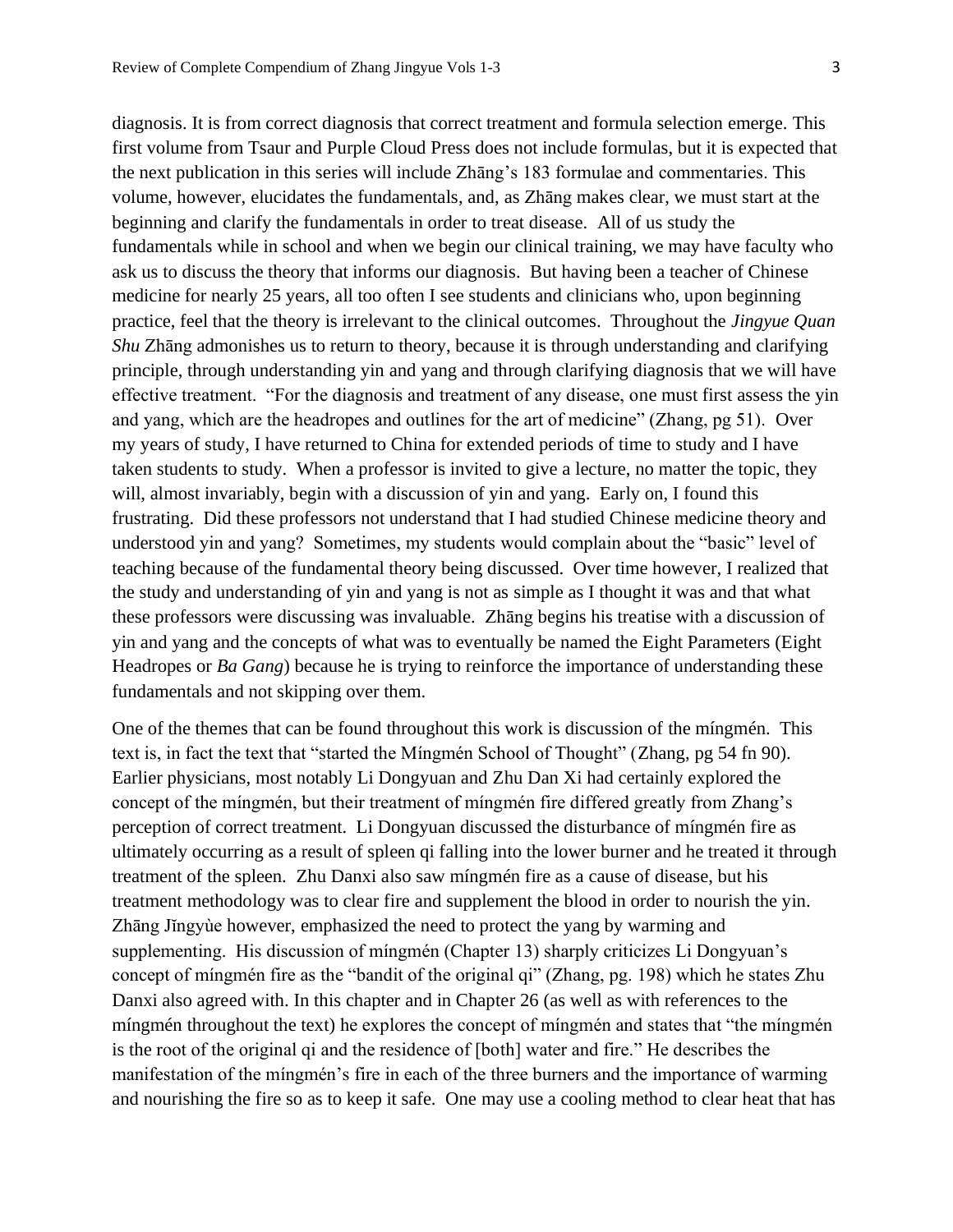invaded into the body, but as for the míngmén fire, it is more correct to use sweet and warm substances to return the fire to its source. He goes further to state that "when water is warmed, it can engender qi; after qi is engendered, it ascends and brings life to all [beings] without exception. When water is cooled, it become ice; after it become ice, it descends and brings death to all [beings] without exception." (Zhang pg 312). I certainly cannot fully explicate Zhāng's discussion of míngmén fire in this review, (and I need to read the chapters on this again several times before even trying), but as Tsaur points out in his Introduction to this translation, Zhāng Jĭngyùe is not only the founder of the Míngmén School, he also popularized the use of substances such as Shú Dì Huáng to nourish the kidney yīn and the use of warming substances such as Ròu Gùi to warm the míngmén (Tsaur, pg. 12). It is from his work that popular formulas such as Zhī Băi Dì Huáng Wán emerge.

Besides the enormity of the information presented in Zhang Jingyue's text itself, two things near and dear to my heart also stood out for me in this translation. These are Tsaur's commitment to a translation style and terminology and to allowing the reader to follow his thinking and reasoning around terminological choices as well as the historical context of the text through the extensive use of footnotes. Translation is a relatively thankless task that takes endless hours of tedious, painstaking work. Tsaur's careful and meticulous translation is to be commended. His choice of the terminology of the *Practical Dictionary of Chinese Medicine* (Wiseman & Feng) ensures that the text complies with translation standards of consistency and, whenever he chooses to use terms outside of the PD choices, he explains, through the use of a footnote, the reasoning for his choice and his terminological choices remain consistent throughout the text, giving the reader the ability to move smoothly between the Chinese and English and to have appropriate referents for each term choice. Throughout the text, Tsaur's use of footnotes helps the reader to understand otherwise obscure references to Chinese texts from Daoist canons, Confucian classics, Buddhist sutras as well as the Nei Jing, the Shang Han Lun and other medical texts. The footnotes show us not only the depth of knowledge that Zhāng Jĭngyùe had to have had but also the amount of research that Tsaur had to do to be able to understand these references. These footnotes are an invaluable resource and guide to reading the text itself.

The work that Tsaur, Brown and Purple Cloud Press have put into producing this first volume in the Zhāng Jĭngyùe series is immeasurable. The complexity of the text and its references to so many cultural and historical aspects both of the medicine and of the philosophical, political and military texts of China makes it an invaluable resource for understanding both ancient and modern Chinese medicine. Certainly, during his lifetime and after, there were those who disagreed with and critiqued Zhāng's work, but it is only through the work of people like Tsaur and the commitment of a press like Purple Cloud Press, that these important conversations can be made available to us in English. As a translator myself, I cannot even begin to fathom the amount of work that Tsaur has put into the production of this text. I encourage you to get a copy and begin the journey of exploring the work of Zhāng Jĭngyùe.